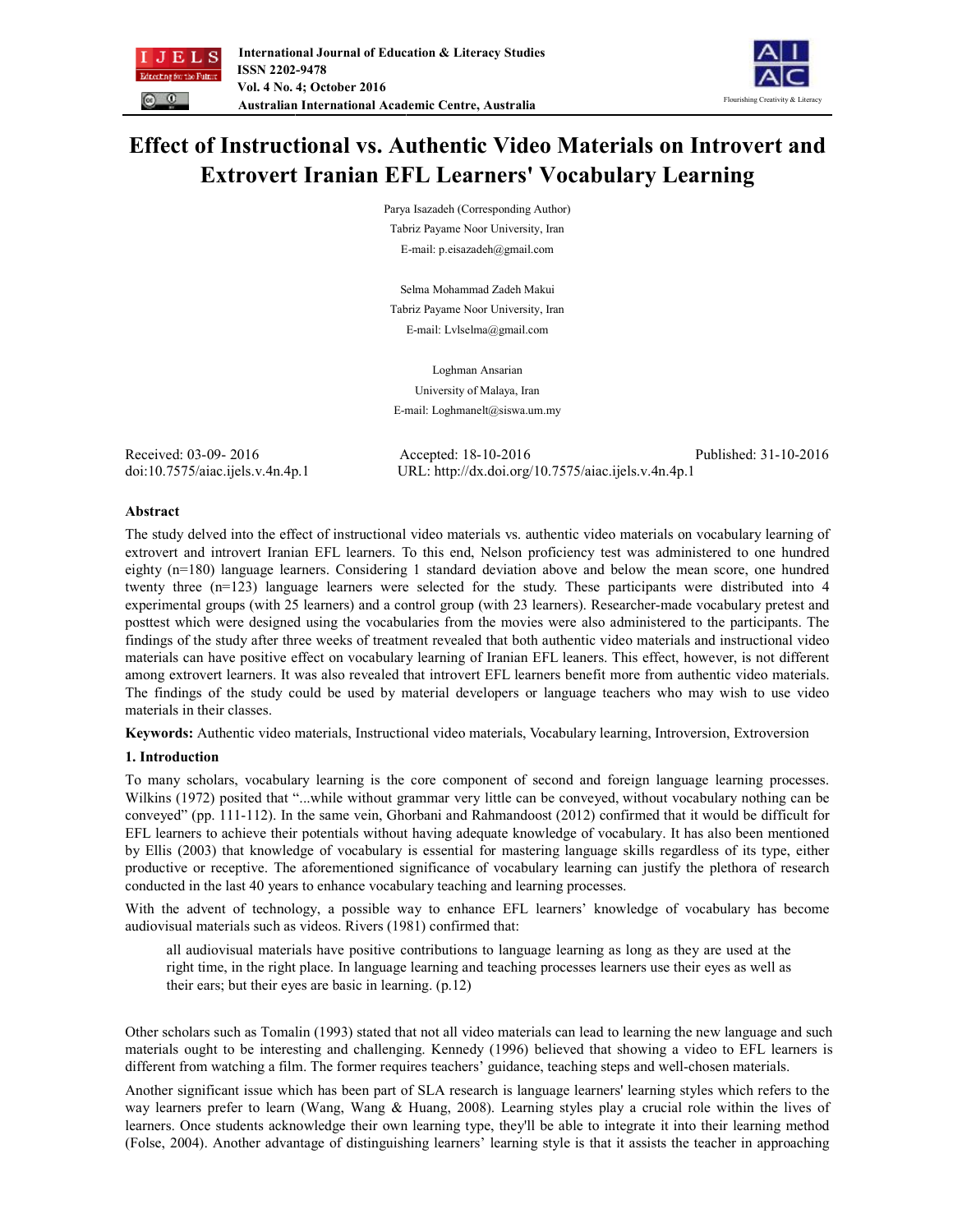them more effectively. The more the learners know of their learning styles, the more they will learn (Biggs, 2001). Moreover, understanding learning styles helps teachers to design lesson plans that match their learners' preferences. This issue is of prime importance to basic learners since they become demotivated more easily. As a result, mismatching ought to be treated with caution because it could cause dropouts (Tuan, 2011).

Dornyei (2005) believed that extroversion and introversion are the personality types that have attracted considerable attention. Brook (2011) represented characteristics of introverts and extroverts. In short, she stated that introverts are more concerned with their own mental life, whereas extroverts prefer to gain gratification from the outside world. Therefore, introverts are less sociable compared to extroverts. Whether being an introvert or an extrovert helps L2 acquisition is not fully understood yet (Brown, 2000). However, those in favor of matched classes, where language learners with the same learning style form the class, believe that introverts can participate as much as extroverts in classes by assigning roles by the teachers' guidance and help (Celce-Murcia, 2004).

It seems that, to the researchers' best knowledge, no prior study has yet dealt with all aforementioned variables (vocabulary learning, video material, introversion and extroversion) in the EFL context of Iran. As a result, this study investigated the effect of two types of video materials, i.e., instructional video material and authentic video material on vocabulary learning of introverted and extroverted EFL learners.

## *1.1 Statement of the Problem*

A common problem in the EFL context of Iran, along with many other EFL contexts, is not having access to authentic materials. Not only are most language teachers in Iran non-native speakers, but also language learners do not find the opportunity to practice the newly learned language in the society as of ESL learners. This situation usually causes overlearning instead of acquisition as stated by Krashen (1982). As a result, EFL learners will have to think and stumble to make their sentences and usually monitor their speech for better vocabulary instead of speaking fluently.

Moreover, lack of exposure to authentic materials such as (videos) has caused EFL learners not to be familiar with significant component of vocabulary like pronunciation or parts of speech. Many EFL learners have a cumulative knowledge of vocabulary which is passive and is not at their service when required. Not sure about the pronunciation of the vocabularies, EFL learners lose their confidence in using the words and tend not to use all the words they know (Gumbaridze, 2013).

In addition, in the Iranian EFL context, language classes are usually matched based on EFL learners' gender and age. Other significant factors such as their learning styles is rarely taken into account, whereas research in the field shows that more attention ought to be paid to this issue (Folse, 2004). This problem gains more significance when dealing with teaching and learning materials. Based on the type of materials, i.e., visual, auditory, and kinesthetic, language learners may benefit differently from these materials. Thus, this issue requires special attention. Finally, although quite a number of studies have dealt with the effect of video materials on learning language skills and sub-skills in different parts of the world (Tovmaysan 1997; Woottipong, 2014), research in the EFL context of Iran is scant.

## *1.2 Purpose of the Study*

The general purpose of this study is to find out which type of audiovisual materials can have a significant effect on vocabulary learning of Iranian EFL language learners and whether or not this effect is different for introvert and extrovert EFL learners. This broad purpose can be broken down into the followings:

- a) to compare the effect of instructional and authentic video materials on vocabulary learning of Iranian EFL learners; and
- b) to compare the significance of effect of the instructional and authentic video materials on extroverted and introverted learners.

#### *1.3 Research Questions and Null Hypotheses*

In order to pursue the purpose of the study, the answer to the following research questions was sought:

- 1. What is the effect of instructional videos materials on vocabulary learning of Iranian EFL learners?
- 2. What is the effect of authentic videos materials on vocabulary learning of Iranian EFL learners?
- 3. Is there any significant difference between the effect of the instructional and authentic video materials on vocabulary learning of extrovert Iranian EFL learners?
- 4. Is there any significant difference between the effect of the instructional and authentic video materials on vocabulary learning of introvert Iranian EFL learners?

Hand in hand with the research questions, the following null hypotheses were formed:

- H01. Instructional video materials do not have any effect on vocabulary learning of Iranian EFL learners.
- H02. Authentic video materials do not have any effect on vocabulary learning of Iranian EFL learners.
- H03. There is no significant difference between the effect of instructional and authentic video materials on vocabulary learning of extrovert Iranian EFL learners.
- H04. There is no significant difference between the effect of the instructional and authentic video materials on vocabulary learning of introvert Iranian EFL learners.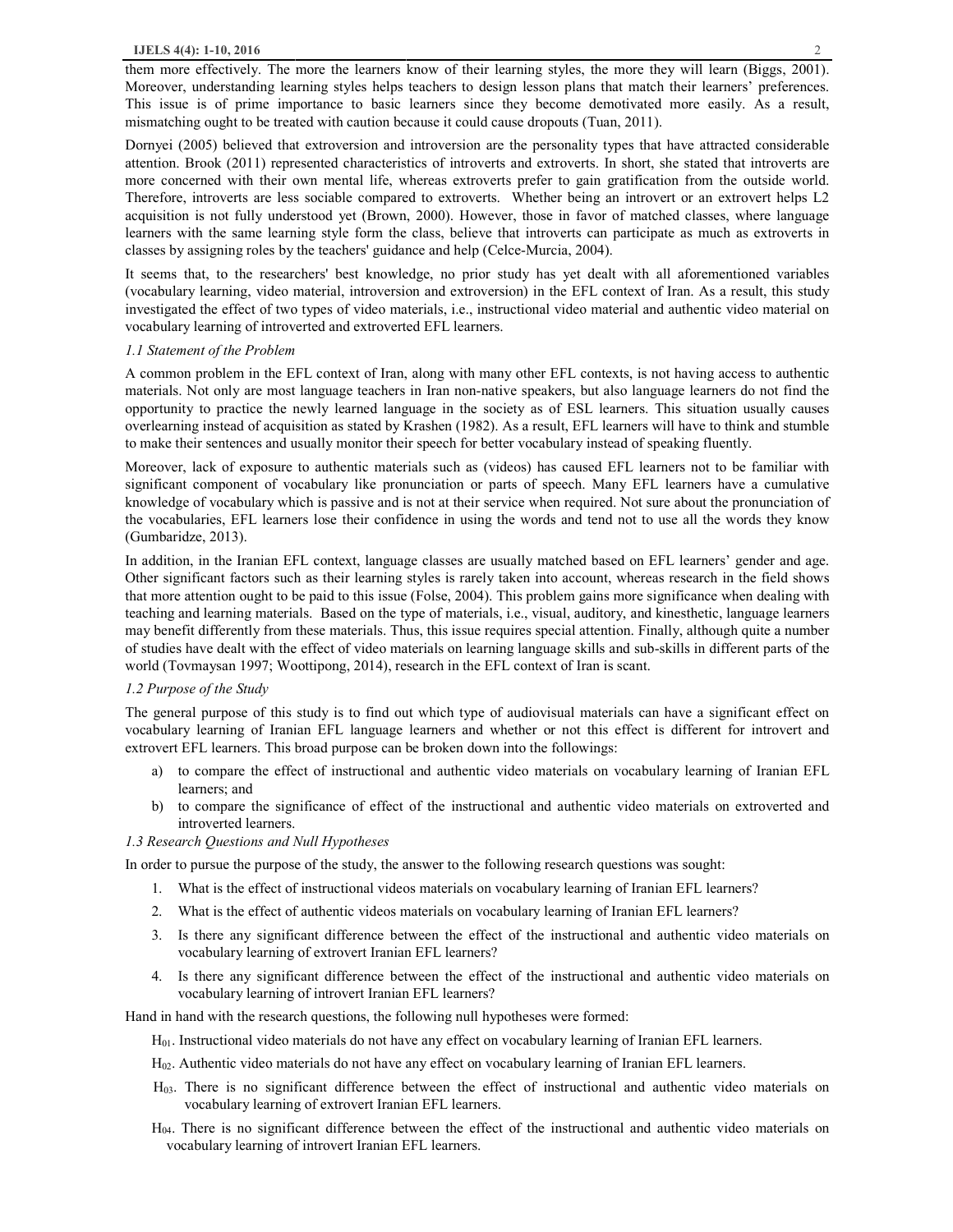#### *1.4 Significance of the Study*

There are several reasons why the findings of the study can be significant. First of all, comparing the effect of instructional video materials to authentic video material can help EFL teachers understand which type of video ought to be used in language classes; instead of using both types of video to find out which is more effective empirically by language teachers. This can, in turn, result in more effective communication by language learners. On the other hand, the findings of this study can shed more light on the question of whether or not to use matched classes in terms of learning styles when it comes to using video materials. This issue has not been discussed elsewhere with regard to types of video materials and is worth investigating.

The findings of this study can help EFL teachers provide their language learners with more authentic materials, i.e., audio-visual materials such as videos. As mentioned earlier, a common problem in the EFL context of Iran along with many other EFL contexts is having exposure to authentic English. Based on the results of the study, the most adequate type of video will be suggested at the end of the study.

This study will also remind EFL teachers, material developers and curriculum designers that there are several significant issues that have to be taken into account. First of all, not all teachers' attention ought to be paid to teaching methods and approaches. Materials play a significant role in EFL learners learning process and ought to be taken into account. Secondly, EFL learners are the core of language classes and it is very important to consider their learning styles and preferences as well as other issues.

#### **2. Review of the Literature**

#### *2.1 Theoretical Background*

The study for a suitable method to teach vocabulary began in the 1960s and since the mid-1980s, vocabulary learning has been drawing growing attention among ESL researcher. In 1990s, it witnessed a noticeable number of publications leading vocabulary to be a current focus in ESL pedagogy and research (Wei, 2007). Examples of vocabulary learning materials produced based on these research are: dictionaries (either monolingual, or bilingual), and flash cards.

Although quite a number of efforts have been made to find a suitable way to teach vocabulary, this has not always been satisfactory. As a result, a fundamental query was raised to find out why vocabulary learning is such an uncooperative issue and what method could best serve the purpose of teaching vocabulary. One possible answer to the problem of vocabulary was applying teaching vocabulary learning strategies. Research into language learning strategies reveals that vocabulary can be taught in different ways each of which with its own merits and demerits.

Vocabulary learning is of different types. Two main types of vocabulary learning 'incidental learning' as opposed to 'direct intentional. As stated by Nation (2001) extensive reading is the primary cause for incidental vocabulary learning. On the other hand. In addition, in case students want to learn vocabulary intentionally, they should follow certain strategies. So far, the researchers in the filed have not agreed on which type of vocabulary teaching approaches, either contextualized or de-contextualized" is the most suitable to be used. Some research, however, such as Oxford and Scarcella (1994) believe that vocabulary learning in a decontextualized setting is learning from the word list and not effective.

#### *2.2 Using video to learn Vocabulary*

Traditionally, 2 main uses of video are distinguished: instructional video, specifically created to show foreign languages, and authentic video materials, like films, TV series, commercials, etc., originally created for native speakers of the language. Making use of authentic materials in language classes can be effective, though dealing with it is tougher than the instructional video materials. Indeed, the language learners are exposed to a greater source of input which is more valid.

There is a comprehensible downside in the use of authentic videos within the foreign language classes: they reveal real language which is not ranked nor simplified, and spoken at a traditional speed. That's why the video clips got to be ready ahead, amid the acceptable pre-viewing, viewing and post-viewing activities (some samples of these activities are provided at the tip of this paper). The supply of the clips is sitcoms, soaps, series, films, short films, TV commercials, or documentaries. we have a tendency to square measure talking concerning clips as a result of the video sequences got to be short (Stempleski & Tomalin, 1990), around 2 or 3 minutes long, to possess time to take advantage of all their contents at school, using the acceptable ad-hoc activities simply mentioned. Finally, if we wish these clips to achieve success as some extent of departure to develop foreign language skills, it's necessary for them to be clear, freelance, self-contained, and fascinating enough to encourage students and stimulate discussion. Students of all levels will like the utilization of video, since there square measure continuously easier video sequences, spoken at a slower rate, that may match lower level students' wants. Besides, authentic video has a comprehensible advantage over standard audio tapes (that square measure generally terribly hard-to-please and will harm the students' confidence): the visual dimension that produces understanding easier through gestures and context (Talaván, 2007).

#### *2.3 Learning Styles*

Different terms have been utilized in literature like learning type, psychological feature style, and sensory preference. A number of these terms, in some instances, are used interchangeably, whereas in alternative occasions they out to be differentiated (Cassidy, 2004). Learning styles are outlined by James and Gardner (1995) as "the advanced manner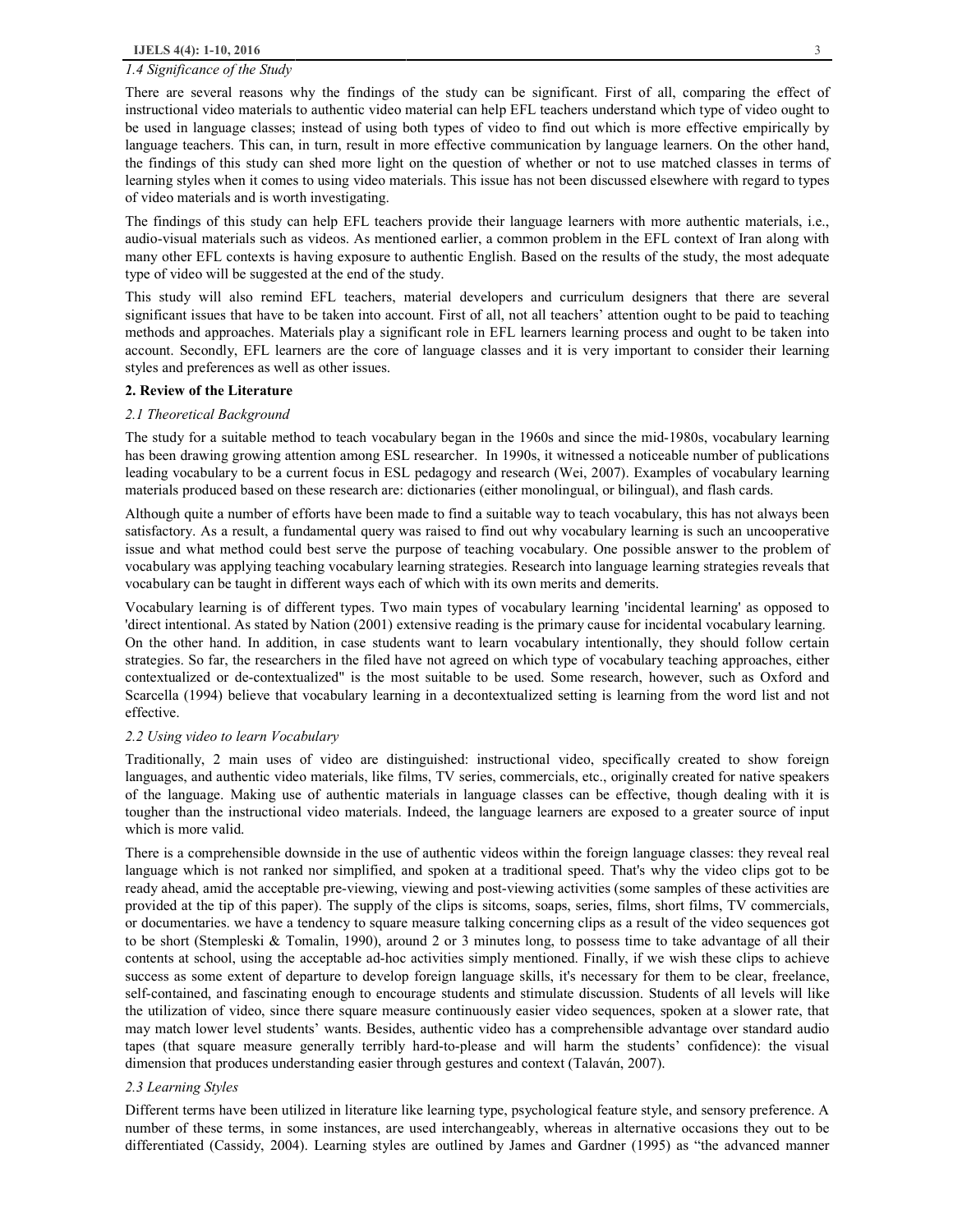within which, and conditions below that, learners most effectively understand, process, store, and recall what they're trying to learn" (p.20), whereas psychological styles are outlined as "an individuals' natural, habitual, and most popular means (s) of engrossing, process and holding new info and skills" (Reid, 1995, p. viii). Mortimore (2008) made a distinction between learning styles and psychological styles. He indicates that learning styles are seen a lot in terms of the methods that learners use to handle learning, and are thought of to be less stable. On the opposite hand, psychological styles are comparatively stable. Thus, learning styles, as opposition learner preferences, are often stretched with the passage of your time. It should be noted that the difference between psychological style and learning style isn't crystal clear as some authors use them interchangeably (Williamson & Watson, 2006).

# *2.4 Classification of Learning Styles*

There are three different classifications of learning styles: the first type is psychological feature, the second is temperament, and the third is sensory. The first group consists of analytical/ international, field dependent/ field freelance, impulsive/ reflective learning styles. The second group (behavioral) can be subdivided into extroversion/introversion, random-intuitive/concrete serial, and closure-oriented/ open destined. Finally, 3 different types of sensory learning styles are: visual, tactile/kinesthetic and audile (Oxford, 1990).

Introversion and extroversion, as posited by McCrae and Costa (1987) are two extremes of a continuum. Although extroverts are more assertive and sociable, and as a result; more successful at leadership activities, introverts are more timid and prefer individual activities. As stated by Perkins (2014), individuals are not either extrovert or introvert. Indeed, every individual may be a balance of the two features of a varying degree of it. In order to find out which tendency exists more in an individual, Eysenck personality inventory (EPI) is usually used. The test measures two pervasive, independent dimensions of personality, Extraversion-Introversion and Neuroticism-Stability, which account for most of the variance in the personality domain. Each form contains 57 "Yes-No" items with no repetition of items. The inclusion of a falsification scale provides for the detection of response distortion.

Learners learn more, if their learning styles match the format of their instruction. For instance, a visual learner could learn better, once information is transferred to him/ her visually. This idea is the premise of the "matching hypothesis" (Pashler et al, 2009, p.108). Conversely, a different learning style could leave negative impacts on the learners. So far there's no valid proof, for instance, that learning style is better than the other. In keeping with Ellis (2005), Learners manifest completely different learning styles, however; it's not nevertheless clear whether or not some designs end in quicker and more learning than others. Despite the fact that, the models of learning style will still shed some light on sophisticated method of learning.

The effect of visual materials on L2 vocabulary learning of male and female Iranian EFL learners was sought by Zarei and Gilanian (2013). To this end, a movie was shown to different participants with different combinations of multimedia. One of the cohorts saw the video with audio and caption, the other only with audio and the thier group only with caption. The study revealed that not only the presence of caption, but also audio can have positive effect on learning vocabulary of Iranian EFL learners at Qazvin University in Iran. The main difference between the current study and the one carried by Zarei and Gilanian (2013) is that the effect of different types of video materials was sought in the current study.

A different study was carried out by Hashemi and Pour gharib (2014) who investigated how subtitles and audio can affect vocabulary learning of Iranian EFL learners. The study, however, only dealt with female learners at intermediate level. The findings of the study revealed that the combination of subtitles and audio can resut in better understanding of the vocabulary as the experimental group outperformed the control group.

# **3. Method**

This study made use of a randomized procedure in selecting the participants. As stated by Mackey and Gass (2015) experimental studies with a randomized procedure in selecting the participants are true experimental. The independent variables in this study are the effect of instructional video materials and authentic video materials. The dependent variable in the study is vocabulary learning and the moderator variables are cognitive learning styles, i.e., introversion and extroversion.

# *3.1 Participants*

A cohort of 180 Iranian EFL learners studying at *Goldis* Language Institute formed the participants for this study. Nelson proficiency test was administered to the participants to homogenize them based on their proficiency level. Considering 1 standard deviation above and below the mean score of the participants on the test one hundred  $(n=123)$ EFL learners were selected as intermediate EFL learners to pursue the purpose of the study. Next, Eysenck Personality Inventory (EPI) was administered to the selected participants to categorize them into extrovert and introvert EFL learners. After that, the participants formed 5 groups, 4 experimental groups; namely, experimental groups 1 to 4 with 25 participants in each group, and a control group with 23 learners. Authentic video materials were shown to experimental groups 1 and 2, and instructional video materials were shown to experimental groups 3 and 4. The participants for this study were both male and female learners. Azari Turkish and Persian were the languages they could already speak as the mother tongue. In addition, it should be mentioned that all participants were adult learners.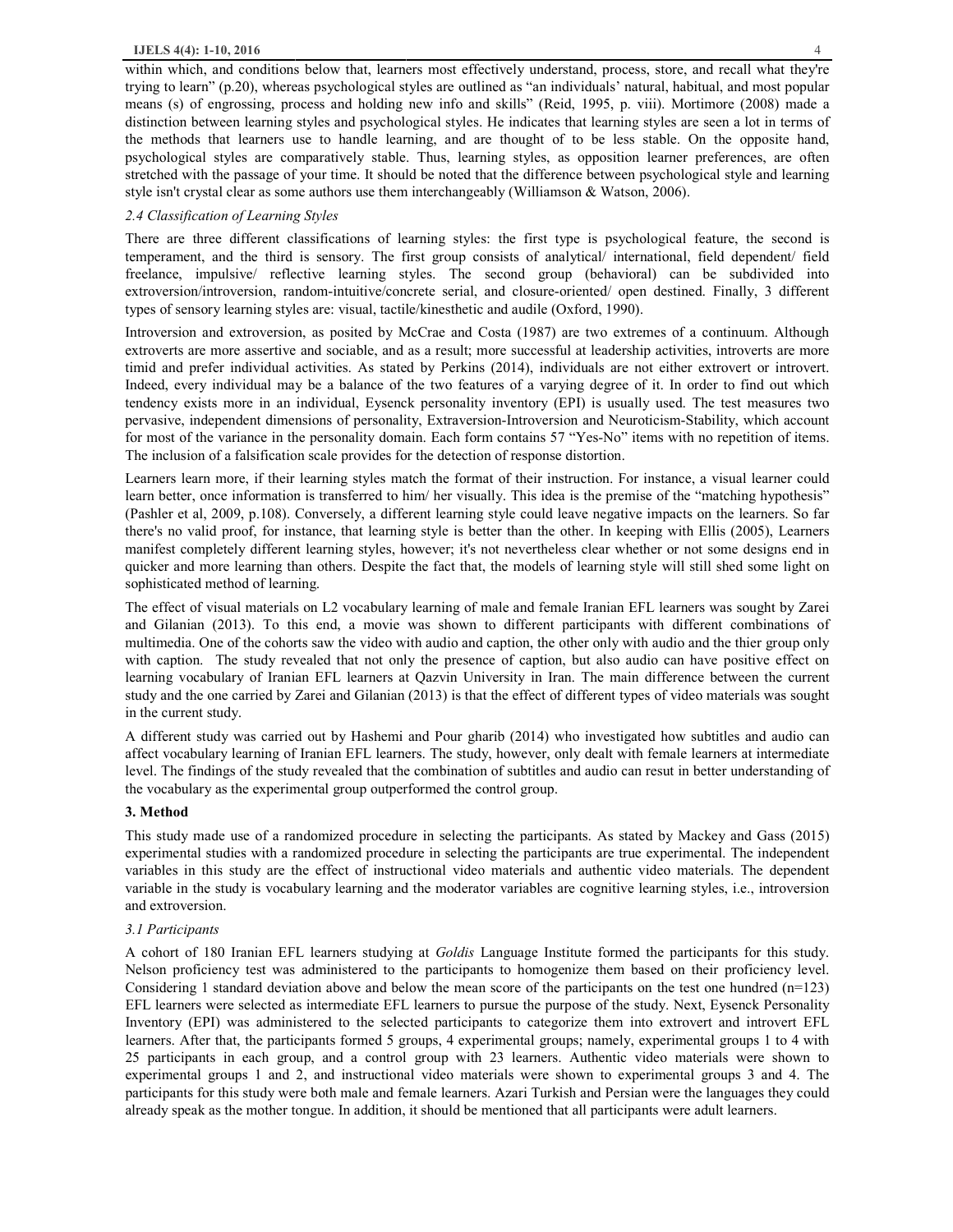To select one hundred  $(N = 123)$  intermediate participants for the study, Nelson vocabulary test was administered to 150 English language learners ( $N = 180$ ). The test had 38 multiple-choice vocabulary items and by assigning 1 point to correct answers and 0 to the wrong answers, the test was scored. Then the statistics were done. Considering Table 1, the mean of the scores was  $(M = 21.69)$  and the standard deviation was  $(SD = 38.389)$ .

| Table 1. Descriptive Statistics, Nelson Vocabulary Test |
|---------------------------------------------------------|
|---------------------------------------------------------|

|                        |     | Mean  | Std. Deviation Variance |        |
|------------------------|-----|-------|-------------------------|--------|
| Nelson Vocabulary Test | 180 | 21.69 | 6.196                   | 38.389 |

The acceptable range of the scores for this study was between the mean and one standard deviation below (-1*SD*) and one standard deviation above (+1*SD*) the mean, (21.69 – 6.196 = 15.49 and 21.69 + 6.196 = 27.89). Accordingly, 123 intermediate participants, whose scores stood between 16 and 28, were selected. Based on the results of this test and Eysenck Personality Inventory the participants were distributed into four different groups.

#### *3.2 Instruments and Materials*

Nelson language proficiency test was given to the population in order to homogenize them based on their level of proficiency; namely, intermediate. Nelson test is a fifty item test. The test consists of cloze tests, and multiple questions with the focus on grammar and choice of words.

The Eysenck Personality Inventory (EPI) was used in this study to select introvert and extrovert EFL learners. The test measures two pervasive, independent dimensions of personality, Extraversion-Introversion and Neuroticism-Stability, which account for most of the variance in the personality domain. Each form contains 57 "Yes-No" items with no repetition of items. The inclusion of a falsification scale provides for the detection of response distortion.

A Researcher-made Pretest containing 30 multiple-choice items was designed by the researcher to be used as the pretest. The vocabularies were selected from the video material which was shown to the participants. The researchermade pretest was piloted using a different group of EFL learners. Item analysis was run to gauge item facility (IF) and item discrimination (ID) for the test. The reliability of the test was also gauged using Crombach alpha formula.

A Researcher-made Posttest containing 30 multiple-choice items was designed by the researcher to be used as the posttest. The vocabulary was selected from the video material which were shown to the EFL learners. The researchermade posttest was piloted using a different group of EFL learners. Item analysis was run to gauge item facility (IF) and item discrimination (ID) for the test. The reliability of the test will also be gauged using Crombach alpha formula.

Both authentic and instructional video materials were used in this study. As stated by Mousavi and Iravani (2010), authentic video material show daily conversation with a normal fluency rate. The conversations are not standardized in terms of structure, vocabulary, speech rate, etc. On the other hand, instructional video material aim at teaching the language. As a result, the conversations are standardized, repeat the structures and vocabulary and have a lower speech rate. In order to conduct this study both authentic and instructional video materials were selected from POD English Series available on www.youtube.com.

# *3.3 Procedure*

Having selected the participants for this study, all participants went through the researcher-made pretest. The four experimental groups also went through 2 types of treatments. Experimental groups 1 and 2 went through authentic video materials instruction, and experimental groups 3 and 4 went through instructional video materials instruction. The participants in the control group did not receive any particular treatment. The intended vocabularies were taught to them by the teacher through an input-based instruction by using mechanical drills. The treatment took 10 sessions and each session was 45 minutes. After the course of treatment, all participants in all groups took the researcher-made posttest. The results of the pretest and the posttest was compared in order to answer the research questions. Every session each class was divided into 3 main sections: 1) pre-movie activities, in which the teacher will activate the participants' schemata by asking relevant questions about the movie topic. 2) Movie activities, in which the movie was watched, the participants could take notes if they wished. 3) post-movie activities, in which a few questions were asked about the movie. New vocabularies were introduced and practiced and finally there was a free discussion about the movie.

## *3.4 Data Analysis*

SPSS (version 22) is the main software used in the study. Inferential statistics such as ANOVA and independent samples t-test were used to find the answer to the research questions.

#### **4. Results**

This section consists of two main parts. The first presents the results of normality and reliability tests. In the second part, the results of the study are reported and interpreted.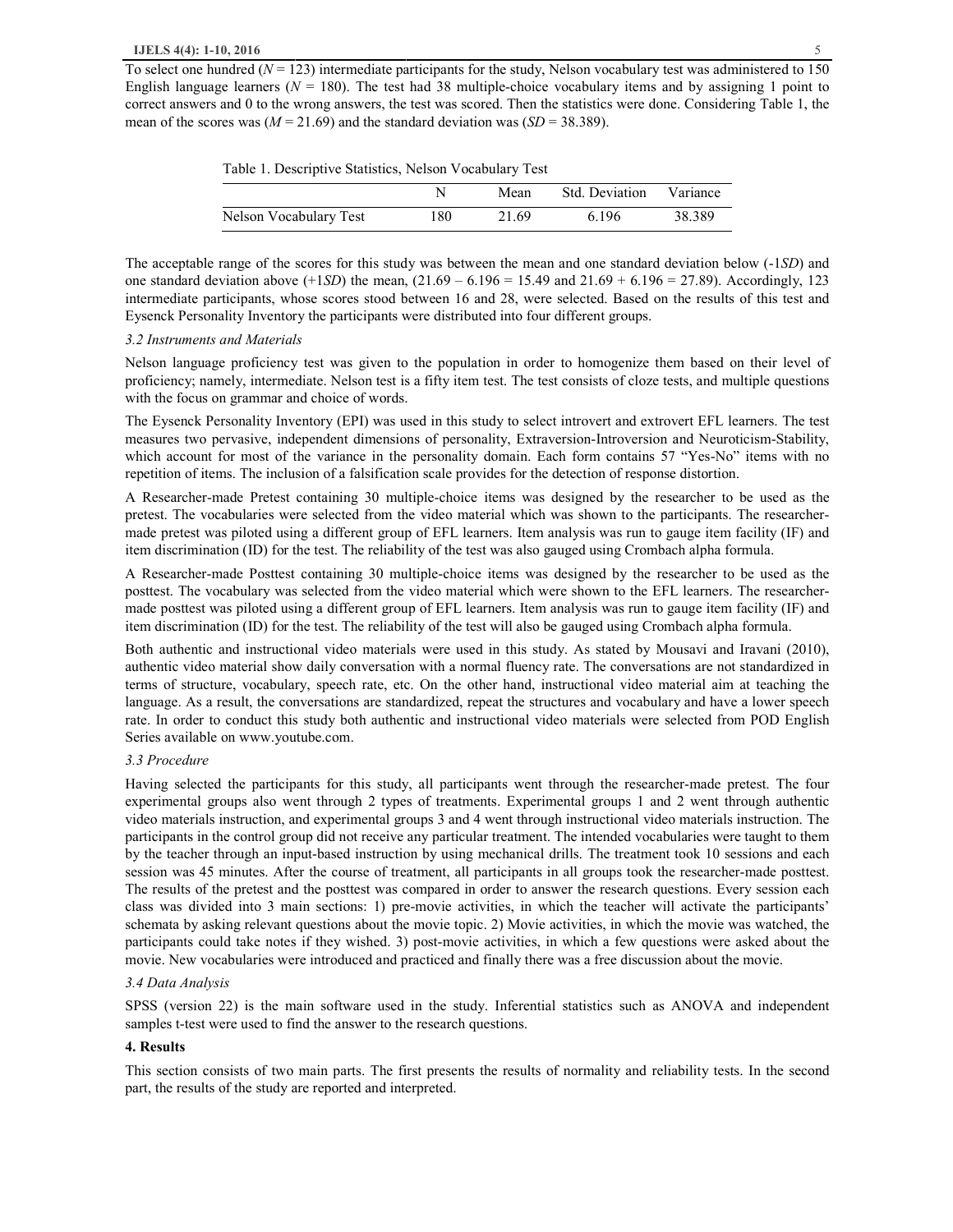# *4.1 Exploratory Data Analysis*

Nelson language proficiency test was administered to 150 language learners at the intermediate level. The distribution of data on the test was checked by considering rations of skewness and kurtosis. As can be seen in Table 2, the score revealed normal distribution as the ratios of skewness and kurtosis were within the range of +/\_ 1.96 (Strevens, 2009). Ratios of skewness and kurtosis of the pretest and posttest score are also shown in Table 2.

|                            |         | N         |           | <b>Skewness</b> |                                                       | Kurtosis   |
|----------------------------|---------|-----------|-----------|-----------------|-------------------------------------------------------|------------|
|                            |         | Statistic | Statistic | Std. Error      | Statistic                                             | Std. Error |
| Nelson Vocabulary Test     |         | 150       | .289      | .198            | $-.339$<br>.394<br>$-.221$<br>.902<br>$-.924$<br>.902 |            |
|                            | Group 1 | 25        | $-.104$   | .464            |                                                       |            |
| Vocabulary Pretest         | Group 2 | 25        | .218      | .464            |                                                       |            |
|                            | Group 3 | 25        | .076      | .464            | $-.873$                                               | .902       |
|                            | Group 4 | 25        | $-.195$   | .464            | $-.981$                                               | .902       |
|                            | Control | 23        | .265      | .464            | $-.654$                                               | .902       |
|                            | Group 1 | 25        | .401      | .464            | $-.359$                                               | .902       |
| <b>Vocabulary Posttest</b> | Group 2 | 25        | .262      | .464            | $-.233$                                               | .902       |
|                            | Group 3 | 25        | .425      | .464            | .414                                                  | .902       |
|                            | Group 4 | 25        | .380      | .464            | $-.430$                                               | .902       |
|                            | Control | 23        | .543      | .464            | .342                                                  | .902       |

#### Table 2. Test of Normality, All Tests

The reliability of the homogeneity test score was measured using Cronbach's alpha  $(\alpha = .79)$ , which was acceptable. Item analysis was also done for evaluating test items. Results showed that the item facility of the test items was between 0.5 and 0.8 and discrimination indices were between 0.25 and 0.5, (0.5 <*IF*<0.8 and 0.25 <*DI*< 0.5) which are in the acceptable ranges. Then, all the items of researcher-made test can be considered as good items. It means that the test items are not too easy or too hard and the test has the power to discriminate between the better and poorer test takers.

A researcher-made vocabulary pretest was administered to be used as a basis for further comparison. The scores were compared by using one-way ANOVA test. Some other tests (normality and Levene's test) were done to check that the data meet the assumptions for applying the ANOVA test. Descriptive statistics of five different groups (Table 3) indicated that the mean score for group 1 ( $N = 25$ ) was ( $M = 21.60$ ) and ( $SD = 2.972$ ). For group 2 ( $N = 25$ ) the mean was (*M* = 21.00) and (*SD* = 3.742). For group 3 (*N* = 25) the mean was (*M* = 22.04) and (*SD* = 2.715) and for group 4  $(N = 25)$  the mean was  $(M = 20.76)$  and  $(SD = 2.876)$ . Finally, for the control group  $(N = 23)$ ,  $(M = 21.02, SD = 2.86)$ .

|                                          | N  | Mean  | Std. Deviation | Variance |
|------------------------------------------|----|-------|----------------|----------|
| Group1 (authentic-video / extrovert)     | 25 | 21.60 | 2.972          | 8.833    |
| Group2 (authentic-video / introvert)     | 25 | 21.00 | 3.742          | 14.000   |
| Group3 (instructional-video / extrovert) | 25 | 22.04 | 2.715          | 7.373    |
| Group4 (instructional video / extrovert) | 25 | 20.76 | 2.876          | 8.273    |
| Group 5(Control)                         | 23 | 21.02 | 2.865          | 9.537    |

According to Table 2, distribution of the scores for different groups was normal and the first assumption for applying the ANOVA test was met. By applying Levene's test, the homogeneity of variances of four groups was checked and the amount of significance in Table 4 (Sig =  $0.146$ ), which is greater than 0.05, shows that the assumption of homogeneity of variances was also met.

Table 4. Homogeneity of Variances, Pretest of Vocabulary

| Levene's Statistic |  |  |
|--------------------|--|--|
| . 837              |  |  |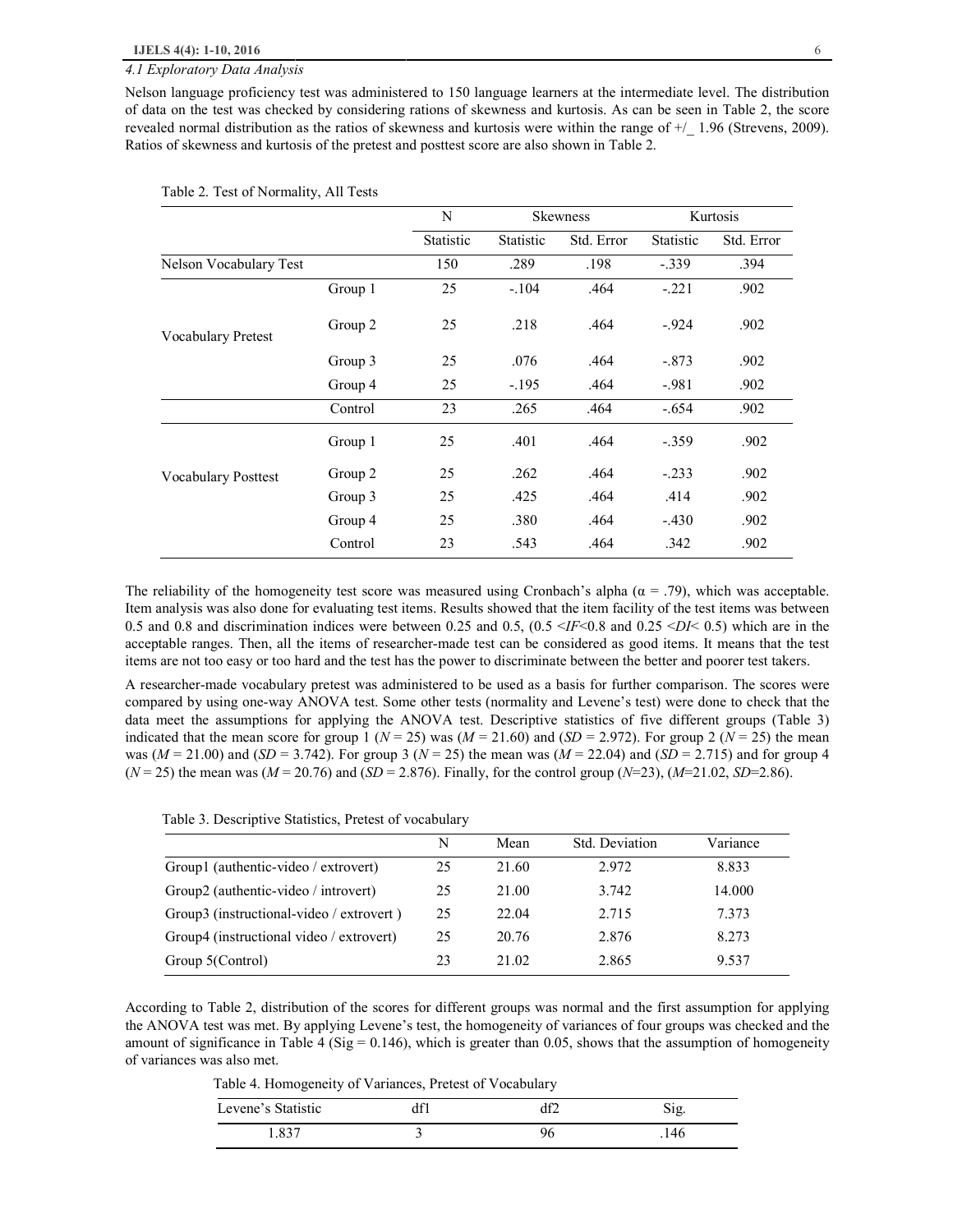Table 5. ANOVA Results for Pretest of Vocabulary

|                | Sum of Squares | df | Mean Square |      | Sig. |
|----------------|----------------|----|-------------|------|------|
| Between Groups | 25.230         |    | 8.410       | .874 | .457 |
| Within Groups  | 923.520        | 96 | 9.620       |      |      |
| Total          | 948.750        | 99 |             |      |      |

# *4.2 Effect of instructional video materials on vocabulary learning*

To test the hypotheses, the results of researcher-made vocabulary posttest were analyzed. Descriptive statistics is shown in Table 6.

| Table 6. Descriptive Statistics Results for Posttest of Vocabulary |  |
|--------------------------------------------------------------------|--|
|--------------------------------------------------------------------|--|

|                                          | N  | Mean  | Std. Deviation | Variance |
|------------------------------------------|----|-------|----------------|----------|
| Group1 (authentic-video / extrovert)     | 25 | 20.44 | 3.097          | 9.590    |
| Group2 (authentic-video / introvert)     | 25 | 19.88 | 2.906          | 8.443    |
| Group3 (instructional-video / extrovert) | 25 | 17.48 | 2.786          | 7.760    |
| Group4 (instructional video / extrovert) | 25 | 18.24 | 2.773          | 7.690    |
| Group 5(Control)                         | 23 | 17.40 | 2.778          | 7.715    |

The first research question was, 'What is the effect of instructional videos materials on vocabulary learning of Iranian EFL learners?'

Performing an independent samples t-test, the scores of experimental groups 3 and 4 (considered as 1 group) was compared to the control group. Table 7 shows descriptive statistics of these two groups.

| Table 7. Descriptive Statistics, Posttest of Vocabulary, Experimental and Control Groups |  |  |
|------------------------------------------------------------------------------------------|--|--|
|------------------------------------------------------------------------------------------|--|--|

|                                       |    | Mean  | Std. Deviation | Variance |
|---------------------------------------|----|-------|----------------|----------|
| Experimental Groups (Group1 & Group2) | 50 | 20.72 | 3.411          | 11.634   |
| Control Groups                        |    | 17.40 | 2.778          | 7.715    |

As shown in Table 8, the scores were significantly higher for experimental groups (combination of groups 3 and 4) (*M*  $= 20.72$ , *SD* = 3.411) than for control group (*M* = 17.40, *SD* = 2.778), t<sub>(48)</sub> = 3.988, *p*< .0005. As a result, the first null hypothesis, stating that instructional video materials do not have any significant effect on vocabulary learning of Iranian EFL learners, was rejected.

Table 8. T-Test Results for Vocabulary Posttest (Experimental vs. Control Groups, Instructional Video Materials)

|                                         | Levene's Test |      |   |    | t-test for Equality of Means |       |                                                 |                                |       |
|-----------------------------------------|---------------|------|---|----|------------------------------|-------|-------------------------------------------------|--------------------------------|-------|
|                                         |               |      |   |    | Sig.                         | Mean  | Std. Error                                      | $95\%$ CI of the<br>Difference |       |
|                                         | F             | Sig. | t |    |                              |       | df (2-tailed) Difference Difference Lower Upper |                                |       |
| Equal variances assumed .431 .513 3.988 |               |      |   | 48 | .000                         | 3.320 | .577                                            | 1.156                          | 3.444 |

# *4.3 Effect of authentic videos materials on vocabulary learning*

The second research question was, 'What is the effect of authentic videos materials on vocabulary learning of Iranian EFL learners?' To answer the research question, the scores of experimental group 1 and 2 (considered as 1 group), and the control group were compared. As displayed in Table 9, the experimental group (combination of group 1 and 2) (*M*  $= 20.44$ , *SD* = 3.097) outperformed the control group (*M* = 17.40, *SD* = 2.778), t (48) = 3.553, *p* = .001. As a result, the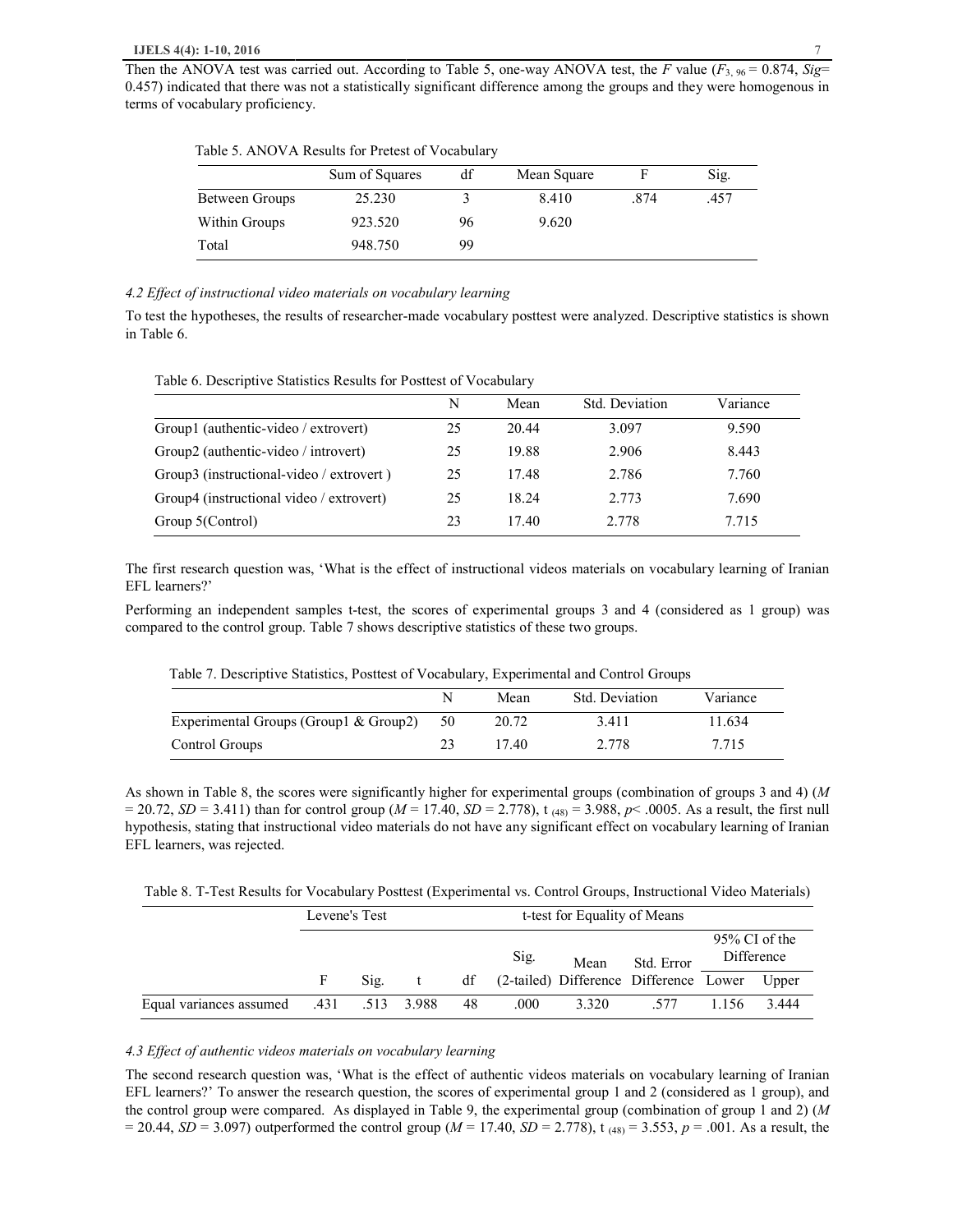second null hypothesis which stated that authentic video materials do not have any significant effect on vocabulary learning of Iranian EFL learners was rejected.

|                         | Levene's Test |            | t-test for Equality of Means |    |      |      |                                                 |                                |       |
|-------------------------|---------------|------------|------------------------------|----|------|------|-------------------------------------------------|--------------------------------|-------|
|                         |               |            |                              |    | Sig. | Mean | Std. Error                                      | $95\%$ CI of the<br>Difference |       |
|                         |               | Sig.       | $-t$                         |    |      |      | df (2-tailed) Difference Difference Lower Upper |                                |       |
| Equal variances assumed | .540          | .466 3.553 |                              | 48 | .001 | 3.04 | .833                                            | 1.285                          | 4.635 |

Table 9. Independent Samples T-Test, Posttest of Vocabulary, Authentic Video Materials

Thus, it was concluded that the experimental group performed better than the control group.

*4.4 Effect of instructional and authentic video materials on vocabulary learning of extrovert learners* 

The third research question was, 'Is there any significant difference between the effect of the instructional and authentic video materials on vocabulary learning of extrovert Iranian EFL learners?'

To answer the question, the scores of group 1 and group 3 were compared. According to Table 10, instructional experimental group (group 3)  $(M = 20.44, SD = 3.097)$  and authentic-video extrovert group (group 1)  $(M = 19.88, SD =$ 2.906) performed more or less the same and mean difference between the two groups was not statistically significant, t  $(48) = 6.59$ ,  $p = .513 > .05$ . So the third null hypothesis was rejected.

Table 10. Independent Samples T-Test, Posttest of Vocabulary, Experimental Groups

|                            | Levene's Test |      |      |    | t-test for Equality of Means |      |                                              |                                |       |
|----------------------------|---------------|------|------|----|------------------------------|------|----------------------------------------------|--------------------------------|-------|
|                            |               |      |      |    | Sig.                         | Mean | Std. Error                                   | $95\%$ CI of the<br>Difference |       |
|                            |               | Sig. | t    | df |                              |      | (2-tailed) Difference Difference Lower Upper |                                |       |
| Equal variances<br>assumed | .343          | .561 | .659 | 48 | .513                         | .560 | .849                                         | $-1.148$                       | 2.268 |

#### *4.5 Effect of instructional and authentic video materials on vocabulary learning of introvert learners*

The final research question was, 'Is there any significant difference between the effect of the instructional and authentic video materials on vocabulary learning of introvert Iranian EFL learners?'

As the previous question, to answer the fourth question of the study, the scores of group 2 and group 4 were compared. According to Table 11, independent samples t-test results shows that (Group2) authentic-video introvert group (*M* = 19.88,  $SD = 2.906$ ) performed better than the instructional-video introvert group (group 4) ( $M = 18.24$ ,  $SD = 2.773$ ), t  $(48) = 2.042$ ,  $p = .047$ . AS a result, the fourth null hypothesis was rejected.

|  |  | Table 11. Independent Samples T-Test, Posttest of vocabulary, introvert Groups |
|--|--|--------------------------------------------------------------------------------|
|  |  |                                                                                |

|                                         |   | Levene's Test |                         | t-test for Equality of Means |      |       |                                                 |                                |       |  |
|-----------------------------------------|---|---------------|-------------------------|------------------------------|------|-------|-------------------------------------------------|--------------------------------|-------|--|
|                                         |   |               |                         |                              | Sig. | Mean  | Std. Error                                      | $95\%$ CI of the<br>Difference |       |  |
|                                         | F |               | $\operatorname{Sig.}$ t |                              |      |       | df (2-tailed) Difference Difference Lower Upper |                                |       |  |
| Equal variances assumed .001 .974 2.042 |   |               |                         | 48                           | .047 | 1.640 | .803                                            | .025                           | 3.255 |  |

# **5. Discussion**

The results of the data analysis revealed that both authentic video materials and instructional video materials can have a positive effect on vocabulary learning of Iranian EFL leaners. This effect, however, is not different among introvert and extrovert learners; meaning that the comparative effect of instructional vs. authentic video materials on vocabulary learning of both introvert and extrovert Iranian EFL learners, no significant difference was observed.

Brown (2000) stated that the issue that whether introversion or extroversion among participants can affect L2 acquisition is controversial. In line with Brown (2000) the findings of this study revealed that these two learning styles cannot be considered as a factor in learning vocabulary among Iranian EFL learners.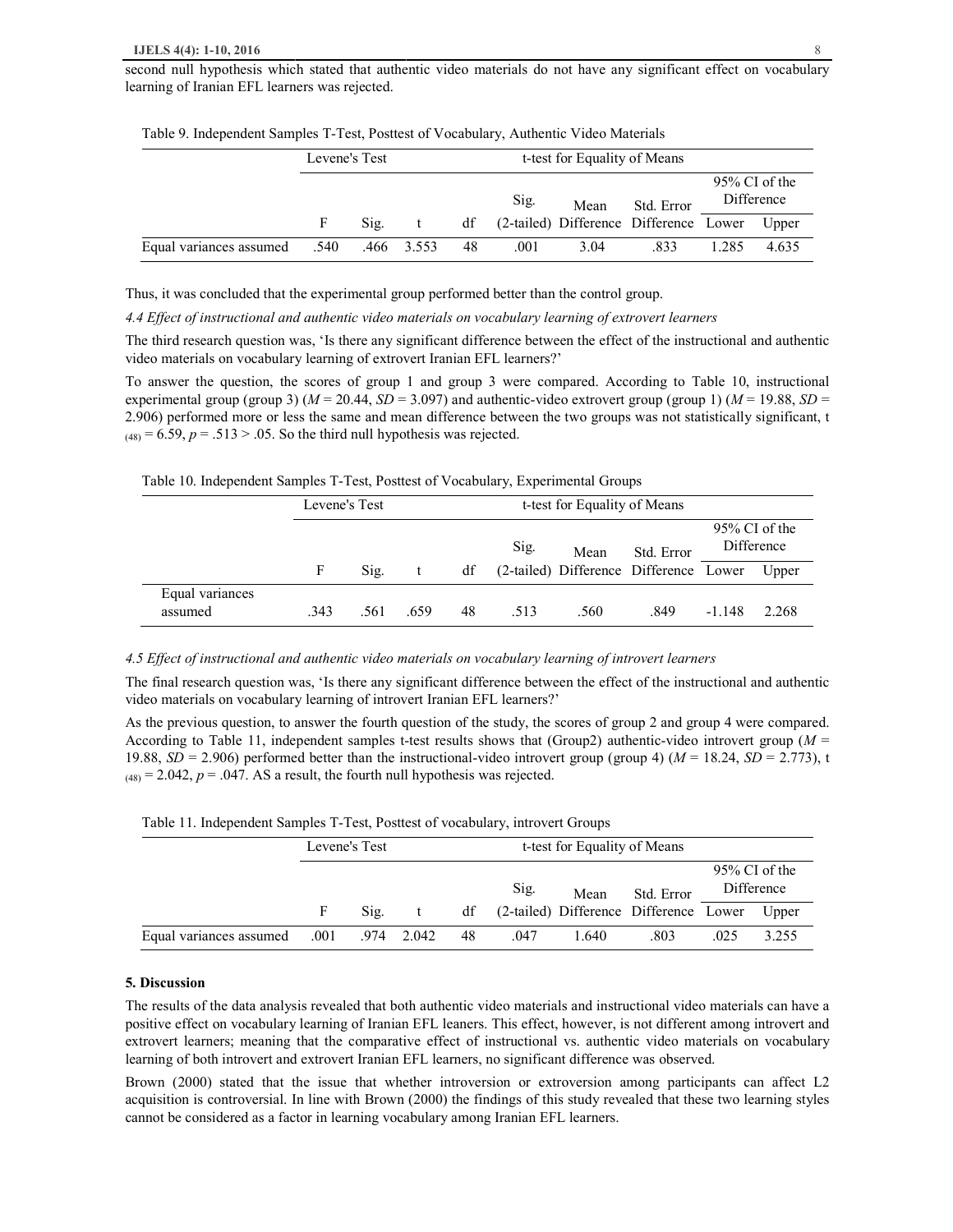## **IJELS 4(4): 1-10, 2016** 9

Kim (2000) believed that authentic materials can have the utmost effect on L2 acquisition of intermediate learners and above. Indeed, it would be hard for learners at early stages of l2 acquisition to benefit from authentic materials. The current study not only made use of authentic video materials, but also compared its effect with instructional materials on vocabulary learning of Iranian EFL learners. The findings revealed that authentic video materials can have a positive effect on vocabulary learning of Iranian EFL learners (Research question 1). As the results present, it can be stated that the findings of the studies are congruent.

Guariento and Morley (2001) believed one should be careful about using authentic materials in language classes as they can be demotivating for novice language learners. As Guariento and Morley (2001) did not have their focus on language learners at other proficiency learners, the findings of the current study can complete their conclusion by stating that more proficient language learners can make use of authentic video materials.

Cornish (1994) believed that using video materials in language classes is a very advantageous for language learners, especially with regard to their listening skill. The current study revealed that video materials can have positive effect on L2 acquisition, however, their effect was sought on the vocabulary sub-skill rather than the listening skill.

# **6. Conclusion**

Based on the findings of the study, it can be concluded that different types of video materials can be considered by material developers and teachers who wish to use them in language classes. In addition, there is no need to separate language learners into matched classes in terms of introversion and extroversion while showing movies to them significant difference was observed between these two groups in this study. The findings of this study could be of interest to material developers who wish to prepare video materials for language classes, and policy makers who may want to decide whether language classes should be matched based on language learners' learning styles.

#### **References**

Biggs, J. (2001). The reflective institution: Assuring and enhancing the quality of teaching and learning. *Higher Education*, *41*(3), 221-238.

Brook, J. (2011). The affordances of YouTube for language learning and teaching. *Hawaii Pacific University TESOL Working Paper Series*, *9*(1), 2.

Brown, H. D. (2000). *Principles of language teaching and learning*. White Plains, NY: Longman.

Cassidy, S. (2004). Learning styles: An overview of theories, models, and measures. *Educational Psychology*, *24*(4), 419-444.

Celce-Murcia, M. (2004). *Teaching speaking*. Cambridge: Cambridge University Press.

Cornish, S. (1994). Video in the TESOL Classroom, in Erica Garvey's *Reading text for language teaching methodologies*, (p. 2) NCELTR, Macquarie University, Sydney- Australia.

Dornyei, Z. (2005). *The psychology of the language learner*. US: Lawrence Erlbaum Associates.

Ellis, N. C. (1995). The psychology of foreign language vocabulary acquisition: Implications for CALL. *Computer Assisted Language Learning*, *8*(2-3), 103-128.

Ellis, R. (2003). *Task-based language learning and teaching*. Oxford University Press.

Ellis, R. (2005). Principles of instructed language learning. *System*, *33*(2), 209-224.

Folse, K. S. (2004). *Vocabulary myths: Applying second language research to classroom teaching* (No. Sirsi) i9780472030293). Ann Arbor, MI: University of Michigan Press.

Gharib, A., Vojdanifard, L., Noroozi Pesyan, N., Hashemi Pour Khorasani, B. R., & Jahangir, M. (2014). Catalytic synthesis of bis-2, 3-dihydroquinazolin-4 (1H)-ones and 2, 3-dihydroquinazolin-4 (1H)-ones derivatives with the aid of silica-supported Preyssler nanoparticles (SPNP). *Bulgarian Chemical Communications*, *46*(4), 667-679.

Ghorbani, M. R., & Rahmandoost, M. (2012). Higher task-induced involvement load enhances students' EFL vocabulary learning. *Journal of Language Teaching and Research*, *3*(6), 1202-1207.

Guariento, W. and Morley, J. (2001), Text and Text Authenticity in the EFL classroom, *ELT Journal*, *55*(4), 347-351.

Gumbaridze, J. (2013). Error correction in EFL speaking classrooms. *Procedia-Social and Behavioral Sciences*, *70*, 1660-1663.

James, W. B., & Gardner, D. L. (1995). Learning styles: Implications for distance learning. *New Directions for Adult and Continuing Education*, *67*, 19-31.

Kennedy, C., & Kennedy, J. (1996). Teacher attitudes and change implementation. *System*, *24*(3), 351-360.

Kim, D. (2000). A qualitative approach to the authenticity in the foreign language classroom: A study of university students learning English in Korea. *Texas Papers in Foreign Language Education, 5*(1), 189-205